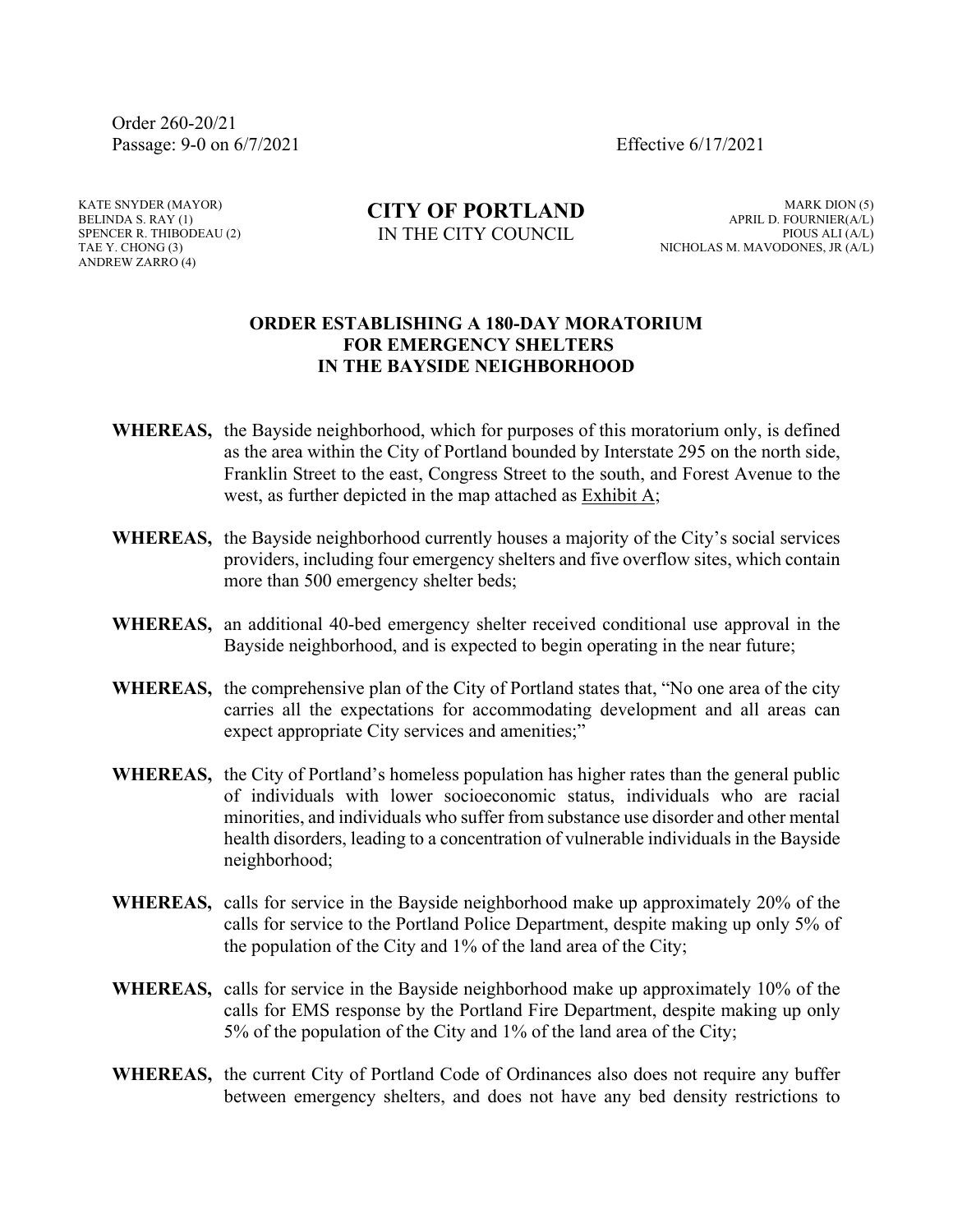ensure that emergency shelters are not clustered and do not have the effect of overburdening one area or concentrating individuals with a lower socioeconomic status and higher rates of disabilities in one area;

- **WHEREAS,** the current City of Portland Code of Ordinances is inadequate to protect the Bayside neighborhood from the further concentration of emergency shelters in that neighborhood, potentially creating further serious harm from emergency shelter development in that area;
- **WHEREAS,** the current City of Portland Code of Ordinances is also inadequate to prevent the potential overburdening of police, fire, and other City services from concentrating additional homeless shelter services in the Bayside neighborhood;
- **WHEREAS,** the City has begun the process of developing licensing requirements and examining the zoning requirements for emergency shelters, but requires additional time to do so in order to address the potential public health, safety and welfare concerns, as well as the overburdening of public resources, associated with the concentration of emergency shelters in one area;
- **WHEREAS,** a temporary prohibition on conditional use approval for new, permanent, emergency shelters in the Bayside neighborhood is appropriate in order to determine what additional regulations are necessary to prevent such ill effects; and
- **WHEREAS**, in the judgment of the City Council for the City of Portland, these facts create an emergency within the meaning of 30-A M.R.S. § 4356(1) and the City Charter, and require the following Moratorium as immediately necessary for the preservation of the public health, safety and welfare
- **NOW, THEREFORE,** pursuant to its authority in 30-A M.R.S. §§ 3001 and 4356, the Portland City Council hereby ordains that a Moratorium is imposed on any and all conditional use applications and approvals in the Bayside neighborhood, as depicted on the map attached hereto as Exhibit A; and
- **BE IT ORDERED,** that no conditional use permit applications shall be accepted, processed, or reviewed by the City or the Planning Board for the period of this Moratorium for 1) any new, permanent emergency shelters in the Bayside neighborhood, or 2) any expansion of an existing permanent emergency shelter such that the expansion would add additional emergency shelter beds in the Bayside neighborhood; and
- **BE IT FURTHER ORDERED,** that this Moratorium shall remain in effect for one hundred and eighty (180) days thereafter, unless extended, repealed, or modified by the Portland City Council; and
- **BE IT FURTHER ORDERED**, that in view of the emergency cited in the preamble above, that it is hereby found and determined by the Portland City Council that it is necessary